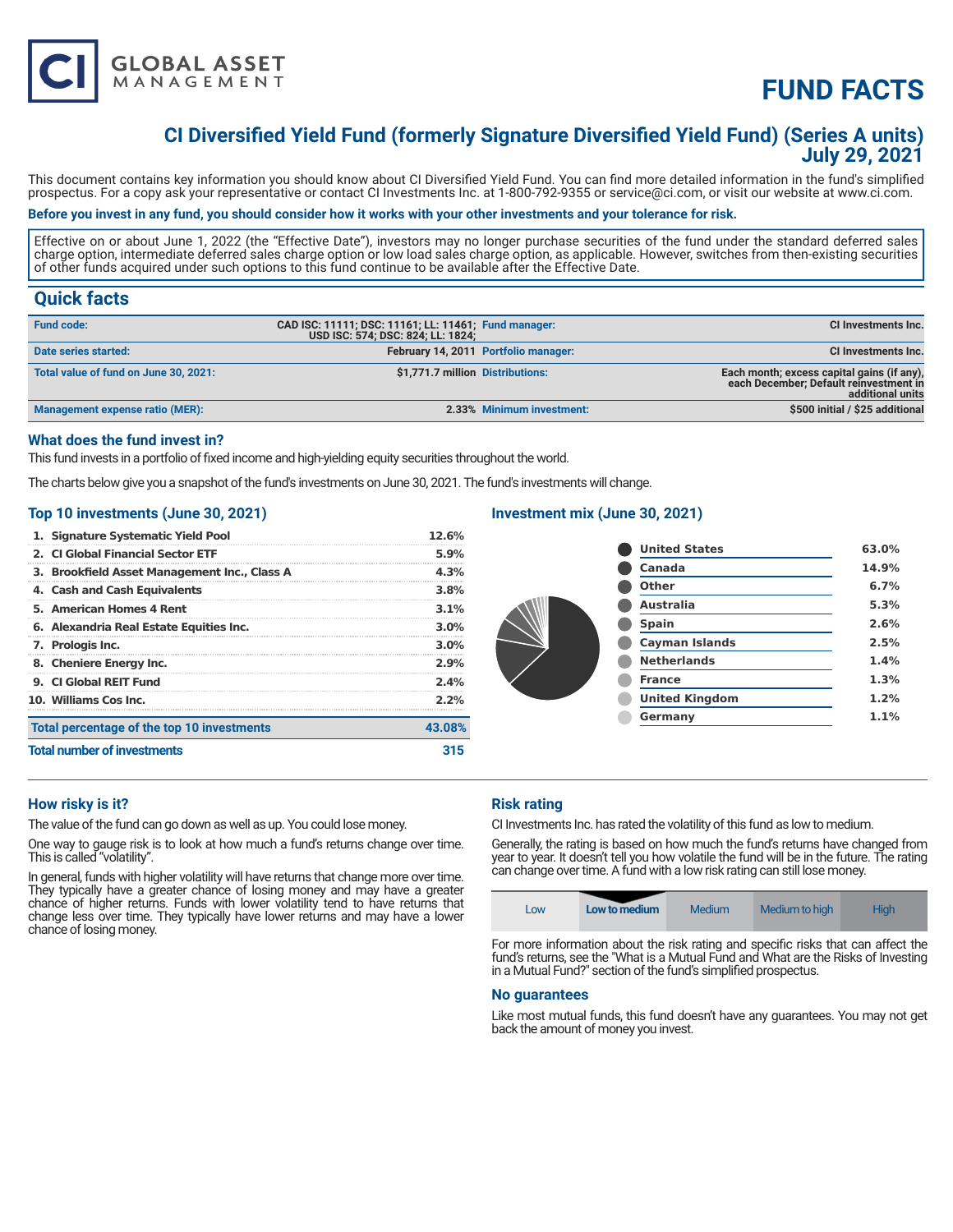# **CI Diversified Yield Fund (formerly Signature Diversified Yield Fund) (Series A units)**

#### **How has the fund performed?**

This section tells you how Series A securities of the fund have performed over the past 9 calendar years. Returns are after expenses have been deducted. These expenses reduce the fund's returns.

#### **Year-by-year returns**

This chart shows how Series A securities of the fund performed in each of the past 9 calendar years. This fund series dropped in value in 2 of the last 9 calendar years. The range of returns and change from year to year can help you assess how risky the fund has been in the past. It does not tell you how the fund will perform in the future.



#### **Best and worst 3-month returns**

This table shows the best and worst returns for Series A securities of the fund in a 3- month period over the past 9 calendar years. The best and worst 3-month returns could be higher or lower in the future. Consider how much of a loss you could afford to take in a short period of time.

|                     | <b>Return</b> | 3 months ending | If you invested \$1,000 at the beginning of the period |
|---------------------|---------------|-----------------|--------------------------------------------------------|
| <b>Best return</b>  | 10.8%         | June 30. 2020   | Vour investment would be \$1,108.                      |
| <b>Worst return</b> | $-18.5%$      | March 31. 2020  | Vour investment would be \$815.                        |

#### **Average return**

As at June 30, 2021, a person who invested \$1,000 in this series of units of the fund 9 years ago now has \$1,693. This works out to an annual compound return of 5.4%.

### **Who is this fund for?**

#### **This fund may be suitable for you if you:**

- are seeking income and the potential for modest capital appreciation
- $\cdot$  are investing for the medium and/or long term  $\cdot$  can telerate low to medium risk
- can tolerate low to medium risk

#### **A word about tax**

In general, you'll have to pay income tax on any money you make on a fund. How much you pay depends on the tax laws of where you live and whether you hold the fund in a registered plan, such as a Registered Retirement Savings Plan or a Tax-Free Savings Account.

Keep in mind that if you hold your fund in a non-registered account, fund distributions are included in your taxable income, whether you get them in cash or have them reinvested.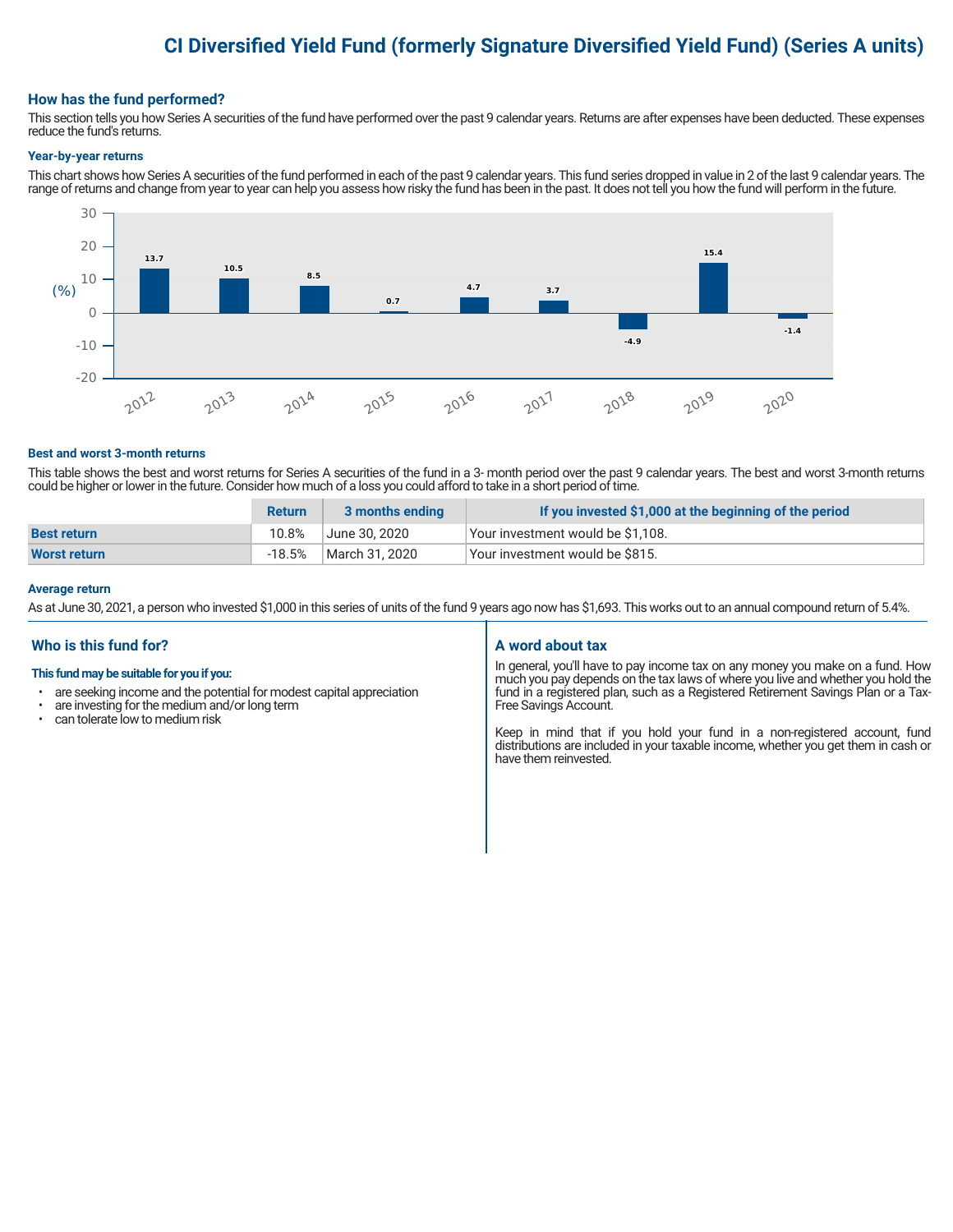# **CI Diversified Yield Fund (formerly Signature Diversified Yield Fund) (Series A units)**

#### **How much does it cost?**

The following tables show the fees and expenses you could pay to buy, own and sell Series A securities of the fund. The fees and expenses — including any commissions — can vary among series of a fund and among funds. Higher commissions can influence representatives to recommend one investment over another. Ask about other funds and investments that may be suitable for you at a lower cost.

#### **1. Sales charges**

You may have to choose a sales charge option when you buy Series A securities of the fund. Ask about pros and cons of each option.

| What you pay                                   |                                                     | <b>How it works</b>                                                                                                                                                                                                                                                                   |
|------------------------------------------------|-----------------------------------------------------|---------------------------------------------------------------------------------------------------------------------------------------------------------------------------------------------------------------------------------------------------------------------------------------|
| in percent (%)                                 | in dollars<br>(S)                                   |                                                                                                                                                                                                                                                                                       |
| Initial sales charge                           |                                                     |                                                                                                                                                                                                                                                                                       |
| 0 to 5.0% of the amount you buy                | \$0 to<br>\$50.00 on<br>every<br>\$1,000 you<br>pay | You and your representative decide on the rate.<br>The initial sales charge is deducted from the amount you buy. It goes to your representative's firm as a commission.<br>$\bullet$                                                                                                  |
| <b>Standard deferred sales charges</b>         |                                                     |                                                                                                                                                                                                                                                                                       |
| If you sell within:                            | \$0 to<br>\$55.00 on                                | The standard deferred sales charge is a set rate and is deducted from the amount you sell based on the initial cost and<br>number of those securities.                                                                                                                                |
| 5.5%<br>1 year of buying                       | every<br>\$1,000 of                                 | When you buy the fund, we pay your representative's firm a commission of 5%. Any standard deferred sales charge you pay<br>when you sell the fund goes to us.                                                                                                                         |
| 5.0%<br>2 years of buying                      | original<br>cost you                                | You can sell up to 10% of your securities each year without paying a standard deferred sales charge subject to certain<br>restrictions ("10% free redemption right"). Your 10% free redemption right is reduced by the equivalent number of securities                                |
| 5.0%<br>3 years of buying                      | sell                                                | you would have received if you had reinvested any cash distributions you received during the calendar year. If you exercised<br>your 10% redemption right and redeem your securities before the standard deferred sales charge schedule has expired, your                             |
| 4.0%<br>4 years of buying                      |                                                     | standard deferred sales charge on a full redemption would be the same as if you had not redeemed securities under your<br>10% free redemption right.                                                                                                                                  |
| 4.0%<br>5 years of buying                      |                                                     | $\ddot{\phantom{0}}$<br>If you hold the fund in a non-registered account, if applicable, you can ask to receive cash distributions which are not<br>subject to standard deferred sales charges.                                                                                       |
| 3.0%<br>6 years of buying                      |                                                     | You can switch between standard deferred sales charge funds at any time without paying this sales charge. The standard                                                                                                                                                                |
| 2.0%<br>7 years of buying                      |                                                     | deferred sales charge schedule will be based on the date you bought securities of the first fund and the rates and duration<br>of such schedule shall continue to apply.                                                                                                              |
| 0.0%<br>After 7 years                          |                                                     | Your securities will be converted into the initial sales charge option after the expiry of the standard deferred sales charge<br>schedule if you qualify for CI Prestige (and if available for your securities) and such securities will participate in CI Prestige.                  |
|                                                |                                                     |                                                                                                                                                                                                                                                                                       |
| Intermediate deferred sales charges            |                                                     |                                                                                                                                                                                                                                                                                       |
| If you sell within:                            | \$0 to<br>\$55.00 on<br>every                       | The intermediate deferred sales charge is a set rate and is deducted from the amount you sell based on the initial cost and<br>number of those securities.<br>When you buy the fund, we pay your representative's firm a commission of 4%. Any intermediate deferred sales charge you |
| 5.5%<br>1 year of buying                       | \$1,000 of<br>original                              | pay when you sell the fund goes to us.<br>You can sell up to 10% of your securities each year without paying an intermediate deferred sales charge subject to certain                                                                                                                 |
| 5.0%<br>2 years of buying                      | cost you<br>sell                                    | restrictions. Your 10% free redemption right is reduced by the equivalent number of securities you would have received if<br>you had reinvested any cash distributions you received during the calendar year. If you exercised your 10% redemption right                              |
| 4.5%<br>3 years of buying                      |                                                     | and redeem your securities before the intermediate deferred sales charge schedule has expired, your intermediate deferred                                                                                                                                                             |
| 4.0%<br>4 years of buying                      |                                                     | sales charge on a full redemption would be the same as if you had not redeemed securities under your 10% free redemption<br>riaht.                                                                                                                                                    |
| 3.5%<br>5 years of buying<br>3.0%              |                                                     | $\bullet$<br>If you hold the fund in a non-registered account, if applicable, you can ask to receive cash distributions which are not<br>subject to intermediate deferred sales charges.                                                                                              |
| 6 years of buying<br>1.5%<br>7 years of buying |                                                     | You can switch between intermediate deferred sales charge funds at any time without paying this sales charge. The<br>intermediate deferred sales charge schedule will be based on the date you bought securities of the first fund and the rates                                      |
| 0.0%<br>After 7 years                          |                                                     | and duration of such schedule shall continue to apply.<br>Your securities will be converted into the initial sales charge option after the expiry of the intermediate deferred sales                                                                                                  |
|                                                |                                                     | charge schedule if you qualify for CI Prestige (and if available for your securities) and such securities will participate in CI<br>Prestige.                                                                                                                                         |
|                                                |                                                     |                                                                                                                                                                                                                                                                                       |
| Low-load sales charges                         |                                                     |                                                                                                                                                                                                                                                                                       |
| If you sell within:                            | \$0 to<br>\$30.00 on                                | The low-load sales charge is a set rate and is deducted from the amount you sell based on the initial cost and number of<br>those securities.                                                                                                                                         |
| 3.0%<br>1 year of buying                       | every<br>\$1,000 of                                 | When you buy the fund, we pay your representative's firm a commission of up to 2.5%. Any low-load sales charge you pay<br>when you sell the fund goes to us.                                                                                                                          |
| 2.5%<br>2 years of buying                      | original<br>cost you                                | If you hold the fund in a non-registered account, if applicable, you can ask to receive cash distributions which are not<br>subject to low-load sales charges.                                                                                                                        |
| 2.0%<br>3 years of buying                      | sell                                                | You can switch between low-load sales charge funds at any time without paying this sales charge. The low-load sales<br>charge schedule will be based on the date you bought securities of the first fund and the rates and duration of such                                           |
| 0.0%<br>After 3 years                          |                                                     | schedule shall continue to apply.<br>Your securities will be converted into the initial sales charge option after the expiry of the low-load sales charge schedule if                                                                                                                 |
|                                                |                                                     | you qualify for CI Prestige (and if available for your securities) and such securities will participate in CI Prestige.                                                                                                                                                               |